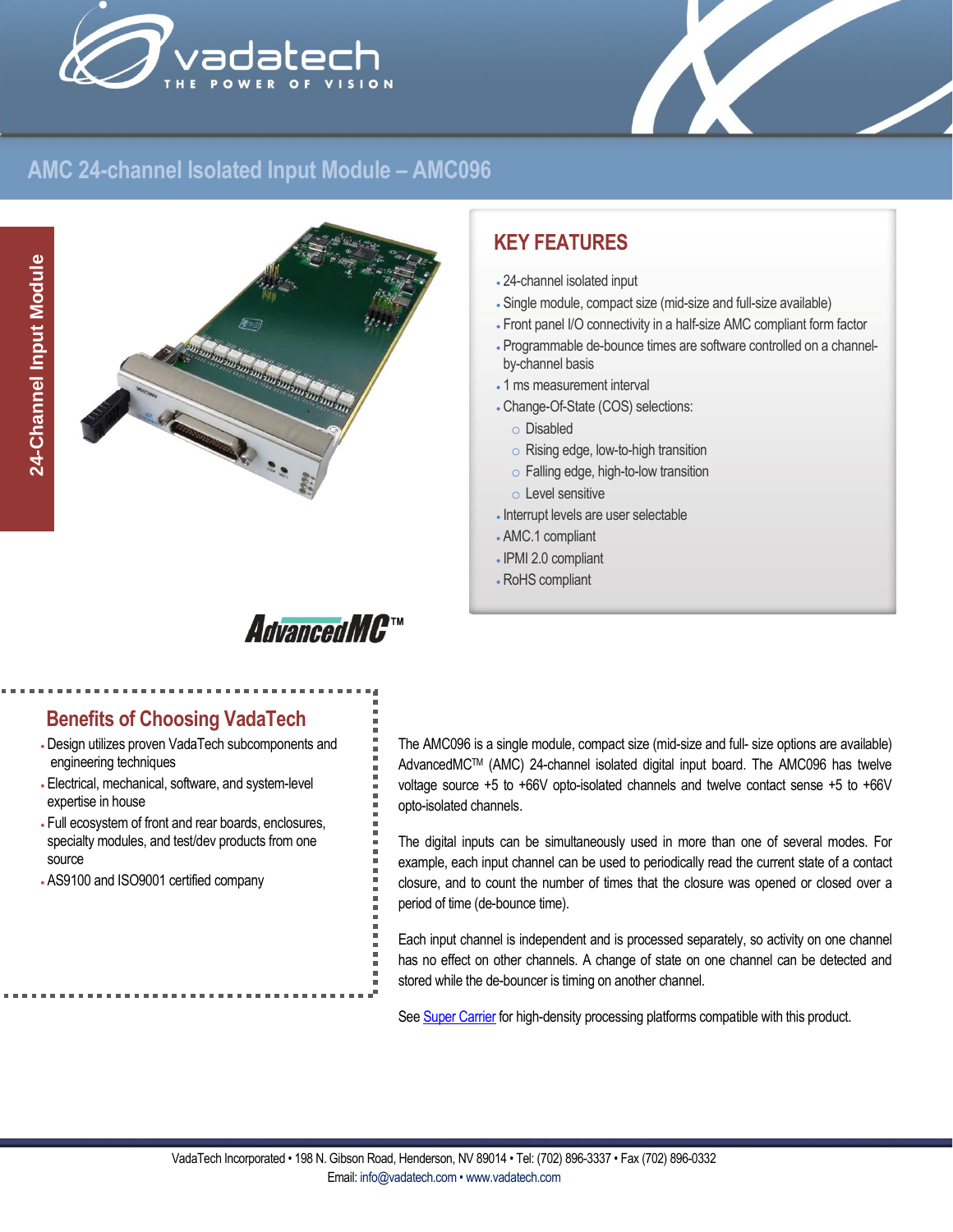# **AMC 24-channel Isolated Input Module – AMC096**

#### **INTEGRATION SERVICES AND APPLICATION-READY PLATFORMS**

VadaTech has a full ecosystem of ATCA and MTCA products including chassis platforms, shelf managers, AMC modules, Switch and Payload Boards, Rear Transition Modules (RTM), Power Modules, and more. The company also offers integration services as well as pre-configured Application-Ready Platforms. Please contact VadaTech Sales for more information.

### **BLOCK DIAGRAM**



**Figure 1: Block Diagram**

#### **FRONT PANEL**



**Figure 2: Front Panel**

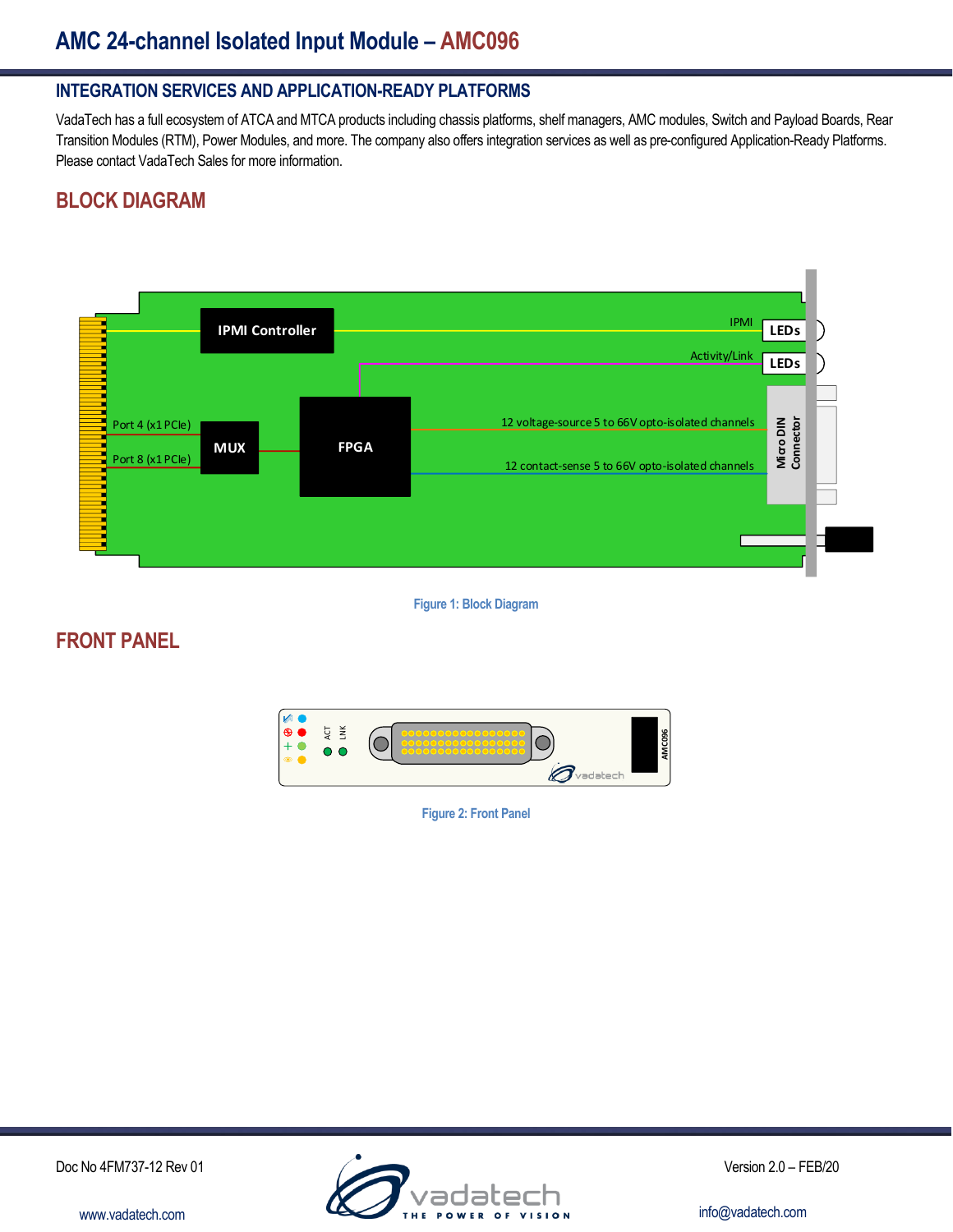## **SPECIFICATIONS**

| <b>Architecture</b>                        |                                                                                                                                                                                                                                                                                                                            |                                                                                                                                   |
|--------------------------------------------|----------------------------------------------------------------------------------------------------------------------------------------------------------------------------------------------------------------------------------------------------------------------------------------------------------------------------|-----------------------------------------------------------------------------------------------------------------------------------|
| <b>Physical</b>                            | <b>Dimensions</b>                                                                                                                                                                                                                                                                                                          | Width: 2.89" (73.5 mm)                                                                                                            |
|                                            |                                                                                                                                                                                                                                                                                                                            | Depth 7.11" (180.6 mm)                                                                                                            |
|                                            |                                                                                                                                                                                                                                                                                                                            | Single module, compact size (mid and full size options available)                                                                 |
| <b>Type</b>                                | AMC Input                                                                                                                                                                                                                                                                                                                  | 24 inputs: Twelve voltage-source +5 to +66V opto-isolated channels, Twelve contact-<br>sense +5 to +66V opto-isolated channels    |
| <b>Standards</b>                           |                                                                                                                                                                                                                                                                                                                            |                                                                                                                                   |
| <b>AMC</b>                                 | <b>Type</b>                                                                                                                                                                                                                                                                                                                | AMC.0 and AMC.1                                                                                                                   |
| <b>Module Management</b>                   | <b>IPMI</b>                                                                                                                                                                                                                                                                                                                | IPMI v2.0                                                                                                                         |
| <b>PCle</b>                                | Lanes                                                                                                                                                                                                                                                                                                                      | x4                                                                                                                                |
| <b>Configuration</b>                       |                                                                                                                                                                                                                                                                                                                            |                                                                                                                                   |
| <b>Power</b>                               | AMC096                                                                                                                                                                                                                                                                                                                     | 3W                                                                                                                                |
| <b>Environmental</b>                       | Temperature                                                                                                                                                                                                                                                                                                                | Operating temperature: -5° to 45°C (55°C for limited time, performance restrictions<br>may apply), (See environmental spec sheet) |
|                                            |                                                                                                                                                                                                                                                                                                                            | Storage Temperature: -40° to +85°C                                                                                                |
|                                            | Vibration                                                                                                                                                                                                                                                                                                                  | Operating 9.8 m/s <sup>2</sup> (1G), 5 to 500Hz on each axis                                                                      |
|                                            | Shock                                                                                                                                                                                                                                                                                                                      | Operating 30Gs each axis                                                                                                          |
|                                            | <b>Relative Humidity</b>                                                                                                                                                                                                                                                                                                   | 5 to 95% non-condensing                                                                                                           |
| <b>Front Panel</b>                         | Interface Connectors                                                                                                                                                                                                                                                                                                       | 51-pin Micro DIN connector                                                                                                        |
|                                            | <b>LEDs</b>                                                                                                                                                                                                                                                                                                                | IPMI management control                                                                                                           |
|                                            |                                                                                                                                                                                                                                                                                                                            | Activity/Link/Status LEDs                                                                                                         |
|                                            | Mechanical                                                                                                                                                                                                                                                                                                                 | Hot-swap ejector handle                                                                                                           |
| <b>Software Support</b>                    | <b>Operating System</b>                                                                                                                                                                                                                                                                                                    | Independent                                                                                                                       |
| Other                                      |                                                                                                                                                                                                                                                                                                                            |                                                                                                                                   |
| <b>MTBF</b>                                | MIL Hand book 217-F@ 273,000 hrs                                                                                                                                                                                                                                                                                           |                                                                                                                                   |
| <b>Certifications</b>                      | Designed to meet FCC, CE and UL certifications, where applicable                                                                                                                                                                                                                                                           |                                                                                                                                   |
| <b>Standards</b>                           | VadaTech is certified to both the ISO9001:2015 and AS9100D standards                                                                                                                                                                                                                                                       |                                                                                                                                   |
| <b>Warranty</b>                            | Two (2) years, see VadaTech Terms and Conditions                                                                                                                                                                                                                                                                           |                                                                                                                                   |
| <b>Trademarks and</b><br><b>Disclaimer</b> | The VadaTech logo is a registered trademark of VadaTech, Inc. Other registered trademarks are the property of<br>their respective owners. AdvancedTCA™ and the AdvancedMC™ logo are trademarks of the PCI Industrial<br>Computers Manufacturers Group. All rights reserved. Specification subject to change without notice |                                                                                                                                   |